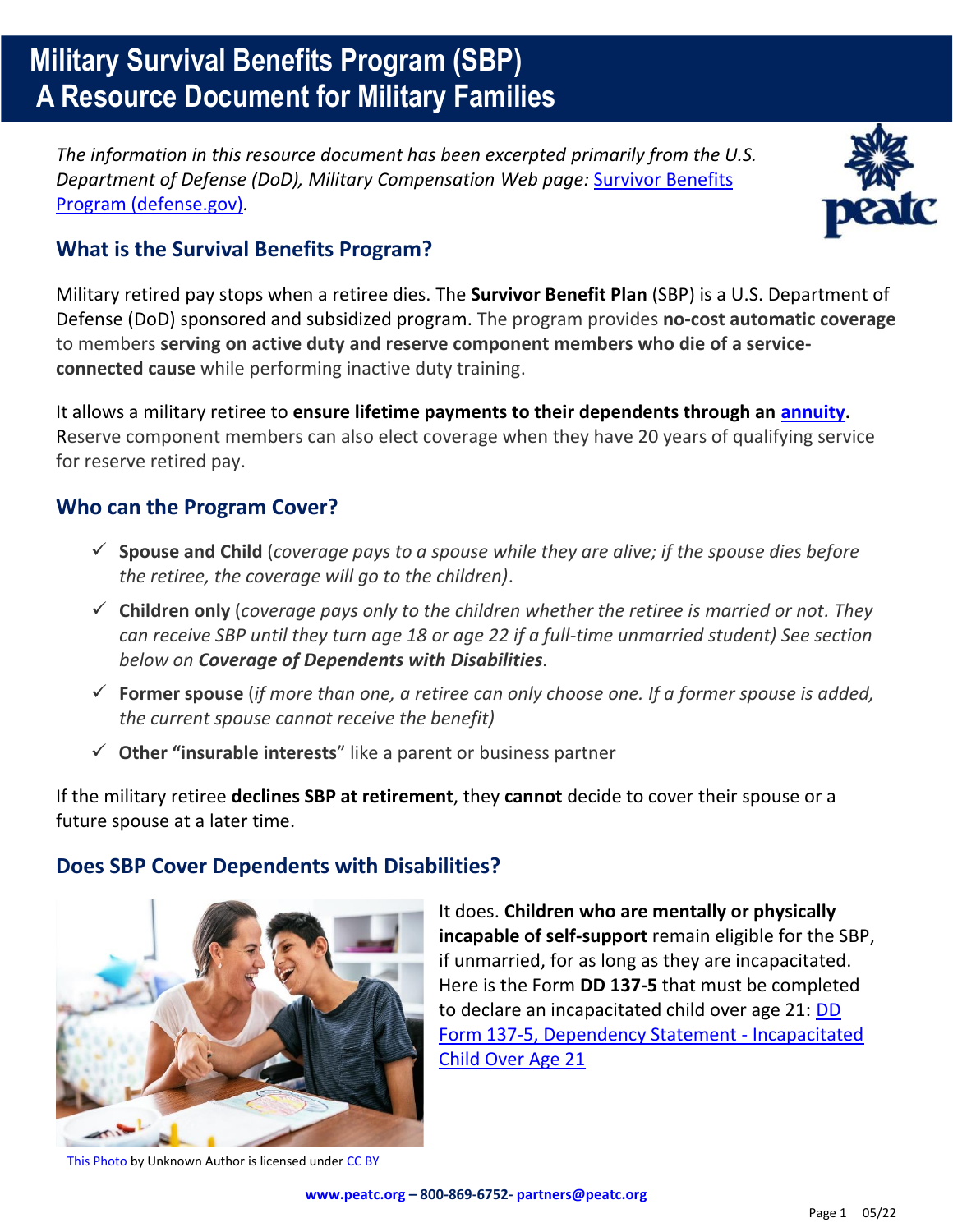# **Military Survivor Benefits Program (SBP) A Resource Document for Military Families**

There is a **risk to having SBP payments go directly to a child with a disability** receiving Social Security Supplemental Security Income (SSI) because the child will receive as much as 55% of the parent's income. This may far **exceed the resource limit for SSI and Medicaid**, including **Medicaid Waivers** which can fund essential supports in the community for individuals with disabilities. These include things like respite, personal care, assistive technology, workplace assistance, residential and in-home supports, and more. Before 2014, the **only option** was to risk this loss of benefits, select a small annuity, or choose not to cover the disabled dependent child.

In 2014, the **Disabled Military Child Act** (DMCA) passed allowing **retirees to contribute SBP payments directly to a [Special Needs Trusts](https://www.specialneedsalliance.org/special-needs-101/special-needs-trusts-and-personal-injury-settlements/)(SNT)**. This helps ensure that the dependent with a disability is not excluded from eligibility for federal benefits like Medicaid, Medicaid Waivers, or Supplemental Security Income (SSI).

To accomplish this, the retiree must make a **written election to send the payments to the trust**. This election **cannot be changed**. When SBP payments are made to more than one dependent child, the SNT is considered a dependent child to determine the shares payable to each eligible child. **Before 2014**, payments could not be made to an SNT because the law said that payments must go to a "person."



The member or retiree must also submit a s**eparate statement** using a form available on the Defense Finance Accounting Services (DFAS) website or a **legal** 

**statement from a lawyer** certifying that the trust is a **SNT created for the benefit of the disabled dependent child and is in compliance with all applicable Federal and State laws.** Or the member can submit a **certification from the Social Security Administration** that the trust qualifies as an SNT under title 42 of the United States Code (U.S.C.)

If the retiree dies and **has not elected to have SBP payments go into the SNT**, the disabled dependent child's surviving parent, grandparent or court-appointed legal guardian **can irrevocably (meaning they can't change their mind) have SBP payments made to the SNT.** The same is true if the member dies on active duty in the line of duty and SBP coverage for the dependent child is granted by the military or if a member dies during inactive duty with no surviving spouse but has a disabled dependent.

Beyond SBP payments, the proper establishment of an SNT can be complicated and the laws surrounding them change frequently. Members should talk with an attorney and a financial advisor.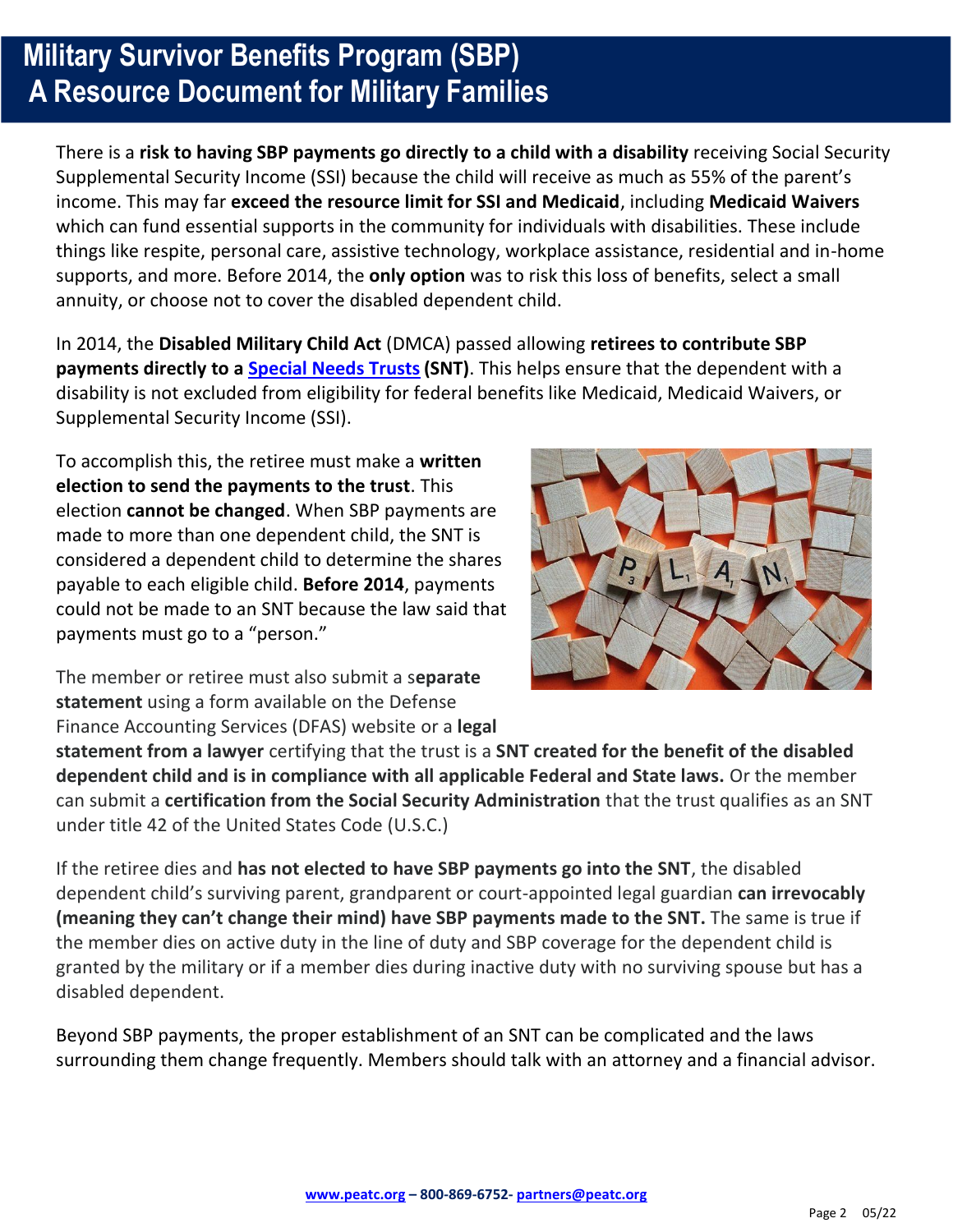## **Military Survivor Benefits Program A Resource Document for Military Families**

### **How Much is the Benefit and How is it Paid?**



The annuity is based on a **percentage of retired pay called SBP** and is paid to eligibility beneficiaries. The benefit amount is an **inflation-adjusted** monthly income.

The military retiree pays a **monthly premium** for SBP coverage upon retiring. Premiums are paid from gross retired pay and don't count as income so they are **not taxed**. Because the programs are partially funded by the government, the cost of SBP premiums is much lower than a marketplace

insurance policy.

The maximum SBP annuity for a spouse is based on **55% of the member's retired pay**. However, the retiree can select a **smaller annuity amount**. Retirees who elect higher SBP payments upon their death have higher monthly premiums.

Here is a worksheet that DoD provides to **estimate the monthly premium** for SBP coverage: [Survivor](https://militarypay.defense.gov/Benefits/Survivor-Benefit-Program/SBP-Worksheet/)  [Benefits Program SBP Worksheet \(defense.gov\)](https://militarypay.defense.gov/Benefits/Survivor-Benefit-Program/SBP-Worksheet/)

For members who chose the military's **CSB/REDUX retirement plan**, SBP operates slightly differently about costs and benefits See [Survivor Benefits Program CSB/Redux Cost and Benefits \(defense.gov\)](https://militarypay.defense.gov/Benefits/Survivor-Benefit-Program/CSB-REDUX-Costs-and-Benefits/)

### **How does Payment Work?**

Once the Defense Finance Accounting Services is notified of the retiree's death, an **SBP application** is mailed to the surviving spouse.

If the process goes smoothly, the monthly annuity begins **45-60 days** after the death of the retired military member.

If the retiree does not have a spouse and has elected child-only coverage, the children will be paid the annuity **in equal shares** until they reach the age of 18 (22 if a full-time student).

Once a child reaches 18 or 22, **their annuity will stop and will be divided among any remaining eligible children** until they reach 18 or 22. An **incapacitated child will receive the SBP annuity for life**  as long as they never marry.